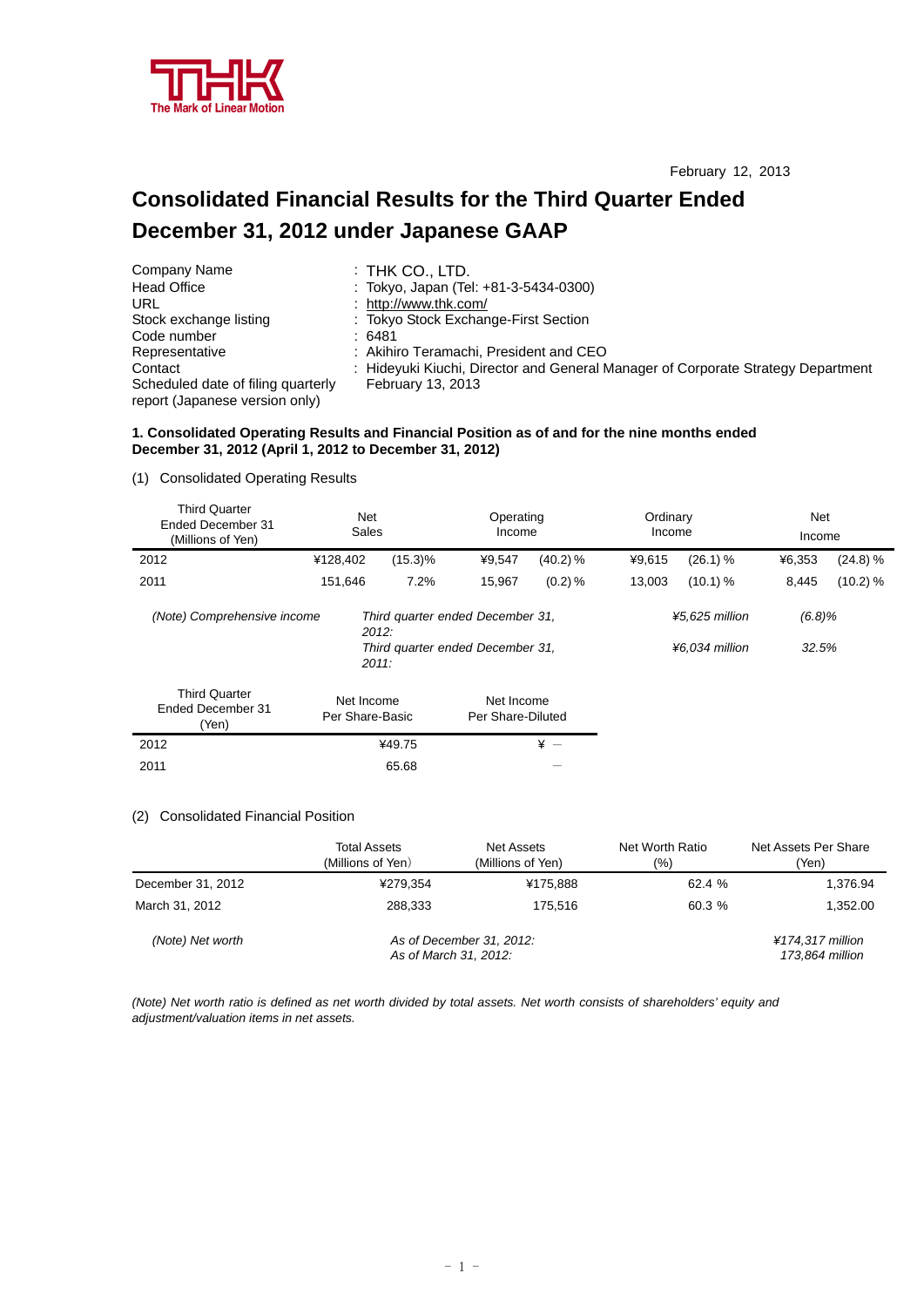# **2. Dividends**

|                  | Dividend Per Share (Yen)                     |                                                    |                                                  |          |       |  |  |  |
|------------------|----------------------------------------------|----------------------------------------------------|--------------------------------------------------|----------|-------|--|--|--|
|                  | <b>First Quarter</b><br>End as of<br>June 30 | <b>Second Quarter</b><br>End as of<br>September 30 | <b>Third Quarter</b><br>End as of<br>December 31 | Year end | Total |  |  |  |
| 2012 (Actual)    |                                              | 9.00                                               |                                                  | 11.00    | 20.00 |  |  |  |
| 2013 (Actual)    |                                              | 9.00                                               |                                                  | n/a      | n/a   |  |  |  |
| 2013 (Projected) | n/a                                          | n/a                                                | n/a                                              | 9.00     | 18.00 |  |  |  |

*(Note) Change in dividend projection: None* 

### **3. Forecasts for the year ending March 31, 2013 (April 1, 2012 to March 31, 2013)**

|                               | Net<br>Sales<br>(Millions of Yen) | Operating<br>Income<br>(Millions of Yen) | Ordinary<br>Income<br>(Millions of Yen) | Net<br>Income<br>(Millions of Yen) | Net Income<br>per Share<br>'Yen) |
|-------------------------------|-----------------------------------|------------------------------------------|-----------------------------------------|------------------------------------|----------------------------------|
| Year ending March 31,<br>2013 |                                   |                                          |                                         |                                    |                                  |
| (amount)                      | ¥166.000                          | ¥10.000                                  | ¥12.000                                 | ¥7.700                             | ¥60.82                           |
| (percentage)                  | $(15.7)\%$                        | (49.4)%                                  | $(37.1)\%$                              | $(39.1)\%$                         | n/a                              |

*(Note 1) The forecasts announced on November 13, 2012 have been amended to as in the above table.* 

*(Note 2) The above forecasts are based upon the information currently available at the time of the announcement of this report. Actual performance may differ from the estimates due to various unforeseen factors.* 

## **4**.**Other Financial Information**

- (1) Significant change in scope of consolidation: None
- (2) Simplified or particular accounting treatment for quarterly financial statements:

## *(Income taxes)*

Certain consolidated subsidiaries determine their income tax expenses by multiplying net income for the quarter period by the estimated effective tax rate applicable to the fiscal year.

- (3) Changes in accounting policy/treatment/presentation manner for quarterly financial statements: None
- (4) Changes in accounting policy/treatment/presentation manner due to:

| a. Changes in accounting standard | Please refer to "5. Accounting Changes" |
|-----------------------------------|-----------------------------------------|
| b. Other changes                  | Please refer to "5. Accounting Changes" |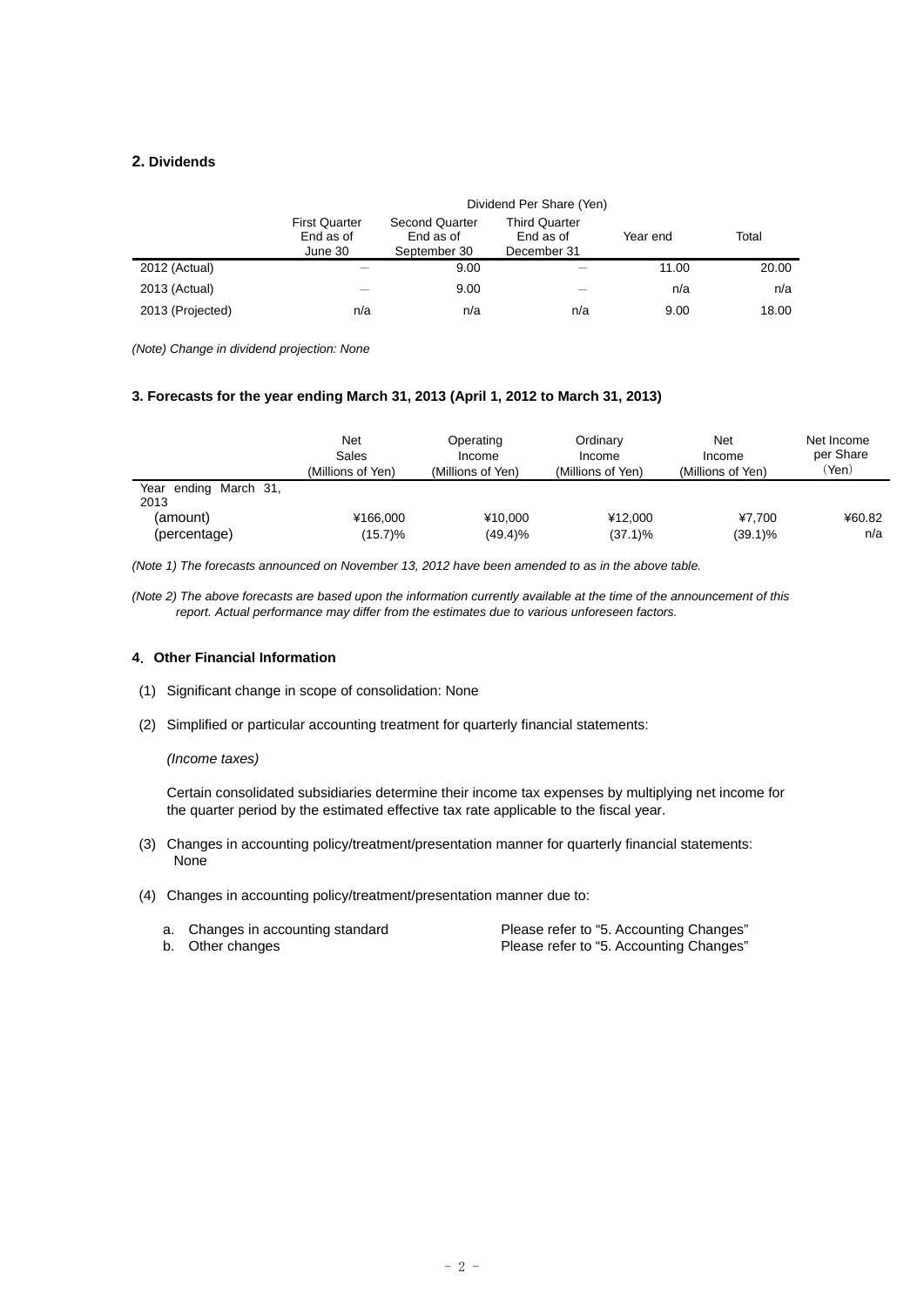# (5) Number of shares

| a. | Common stock issued, including treasury                      |                                        | (shares)                   |
|----|--------------------------------------------------------------|----------------------------------------|----------------------------|
|    | stock, as of:                                                | December 31, 2012<br>March 31, 2012    | 133,856,903<br>133,856,903 |
| b. | Treasury stock as of:                                        | December 31, 2012<br>March 31, 2012    | 7,259,842<br>5,258,742     |
| c. | Average number of common stock for the<br>nine months ended: | December 31, 2012<br>December 31, 2011 | 127,726,964<br>128,599,097 |

# **5**.**Accounting Changes**

*Depreciation methods of property, plant and equipment*-Effective April 1, 2012, THK and certain domestic subsidiaries changed the depreciation methods of property, plant and equipment acquired on or after April 1, 2012 to the methods required under the revised Japanese tax laws. The effect of changing the depreciation methods was to increase operating income, ordinary income, and income before income taxes and minority interests by ¥36 million, respectively. The effects to each segment are discussed in "Segment Information."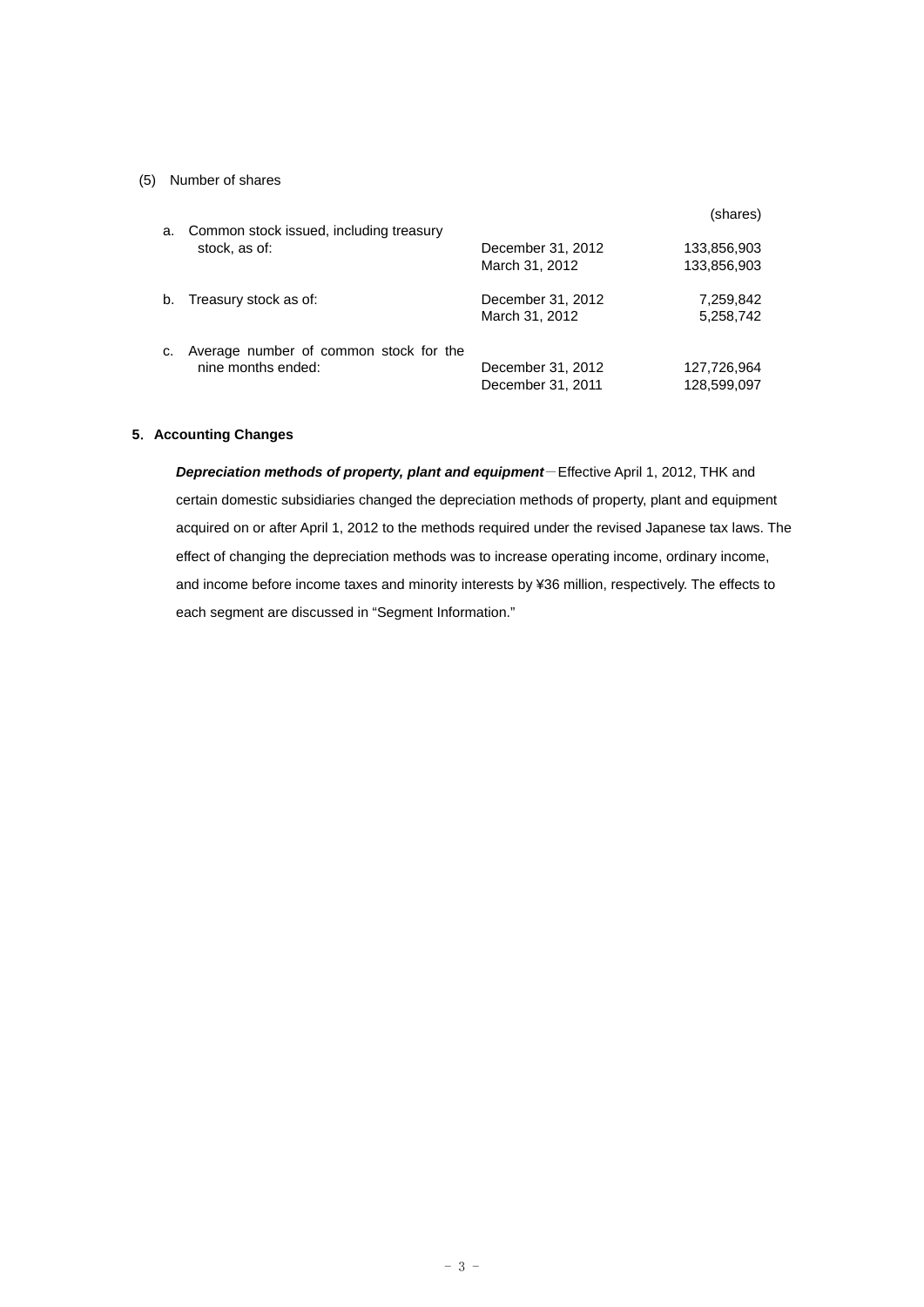# **Management's Discussion and Analysis**

## **1. Operating results (April 1, 2012 to December 31, 2012)**

During this third quarter period, while the financial problem in Europe still continued, there was a slowdown in economy of developing countries that eventually spread to the world economy. In the overseas economy, while the economy in the United States of America was recovering by dint of strong consumer spending, the European economy was still in the recession phase. Because Europe was the utmost export destination from China, it slowed down the economic growth there and in other development countries as well. In Japan, although the economy in the first half of the period showed a modest trend toward recovery mainly due to domestic demand for restoration and eco-friendly cars, the slowdown of the world economy after summer brought a slump into exports resulting in an economic setback.

The THK Group has identified "Full-Scale Globalization" and the "Development of New Business Areas" as cornerstones of its growth strategy and efforts to expand its business domain. The THK Group took steps to expand its sales network and enhance its productivity in China where medium-term economic growth has been anticipated. In addition, the THK Group has made proactive investments in other developing countries for its future growth such as in constructing facilities in Mexico and establishing local sales branches in India. Also, the THK Group is focusing on seeking new business opportunities by implementing aggressive sales strategies to capture the demand of seismic isolation and control appliances that is anticipated to increase because of the recent earthquakes. In the first half of this third quarter period, while the electronics market that was showing signs of recovery driven by the demand for smart phones and tablet computers, the THK Group operated proactively to expand its sales. Because such demand decreased in the latter half of the period, however, net sales for the third quarter amounted to ¥128,402 million, down ¥23,244 million, or 15.3%, compared to the figure one year earlier.

On the cost front, the THK Group implemented various activities to improve its productivity. Those activities include an across-the-division project to reinforce the operating foundations, namely, P25 Project. As a result, although such activities successfully reduced the decline in profit, the cost of sales to sales ratio worsened by 1.2% from a year earlier to 73.6%.

Selling, general and administrative expenses (SG&A) decreased due mainly to various cost containment and improvement of operating efficiency as well as to the decline in sales. As a result, SG&A expenses decreased by ¥1,565 million, or 6.0%, to ¥24,357 million; however, ratio to net sales worsened by 1.9% from a year earlier to 19.0%.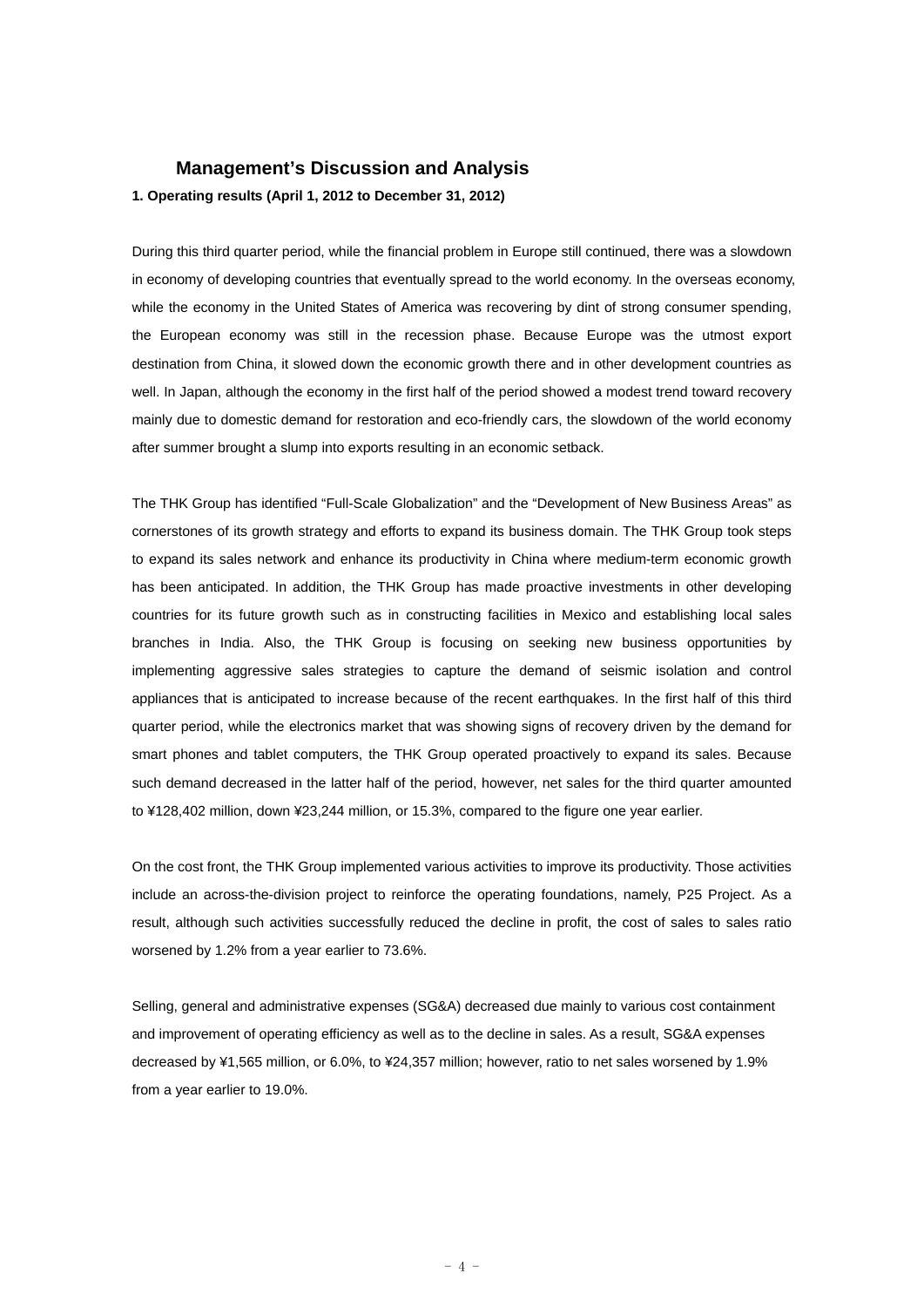As a result, operating income decreased from a year earlier by ¥6,420 million, or 40.2%, to ¥9,547 million. The operating income to net sales ratio dropped by 3.1% to 7.4%

Net non-operating income/expense was income of ¥68 million due mainly to ¥137 million of equity earnings of affiliates and foreign exchange loss that declined to ¥371 million. As a result, ordinary income decreased from a year earlier by ¥3,388 million, or 26.1%, to ¥9,615 million. Net income for the period also decreased from a year earlier by ¥2,091 million, or 24.8%, to ¥6,353 million.

#### **2. Segment Information**

#### (Japan)

In Japan, although the economy showed a modest trend toward recovery mainly due to domestic demand for restoration and eco-friendly cars, the slowdown of the world economy after summer brought a slump into exports resulting in an economic setback. In the first half of this third quarter period, while the electronics market that was showing signs of recovery driven by the demand for smart phones and tablet computers, the THK Group operated proactively to promote sales and cultivate new business opportunities. Because such demand decreased after summer, however, net sales for the third quarter amounted to ¥81,554 million, down ¥14,395 million, or 15.0%, compared to the figure one year earlier. There were positive effects on reducing the decline in profit from various operating activities such as our across-the-division project, namely, P25 Project; however, operating income in Japan amounted to ¥7,900 million, down ¥5,338 million, or 40.3%, due to the significant decline in sales.

#### (The Americas)

In the Americas, while consumer spending was strong, the upswing trends in automobile production increased capital investment. In such a situation, the THK Group took steps to expand transactions with existing customers and to cultivate new business fields. Based on these endeavors, sales were robust to the machine tool industry, the general machine industry and the transportation equipment industry in particular, amounting to ¥16,537 million, up ¥26 million, or 0.2%, from the figure one year earlier. Operating income amounted to ¥736 million, down ¥218 million, or 22.8%, from the figure one year earlier. This was mainly attributable to the appreciation of the yen against U.S. dollar.

#### (Europe)

In Europe, while the recession phase triggered by the financial crisis still continued, exports to Asia by machine manufacturers that had driven strong demand also weakened because of the economic slowdown in Asia. Although the THK Group worked diligently to expand transactions with existing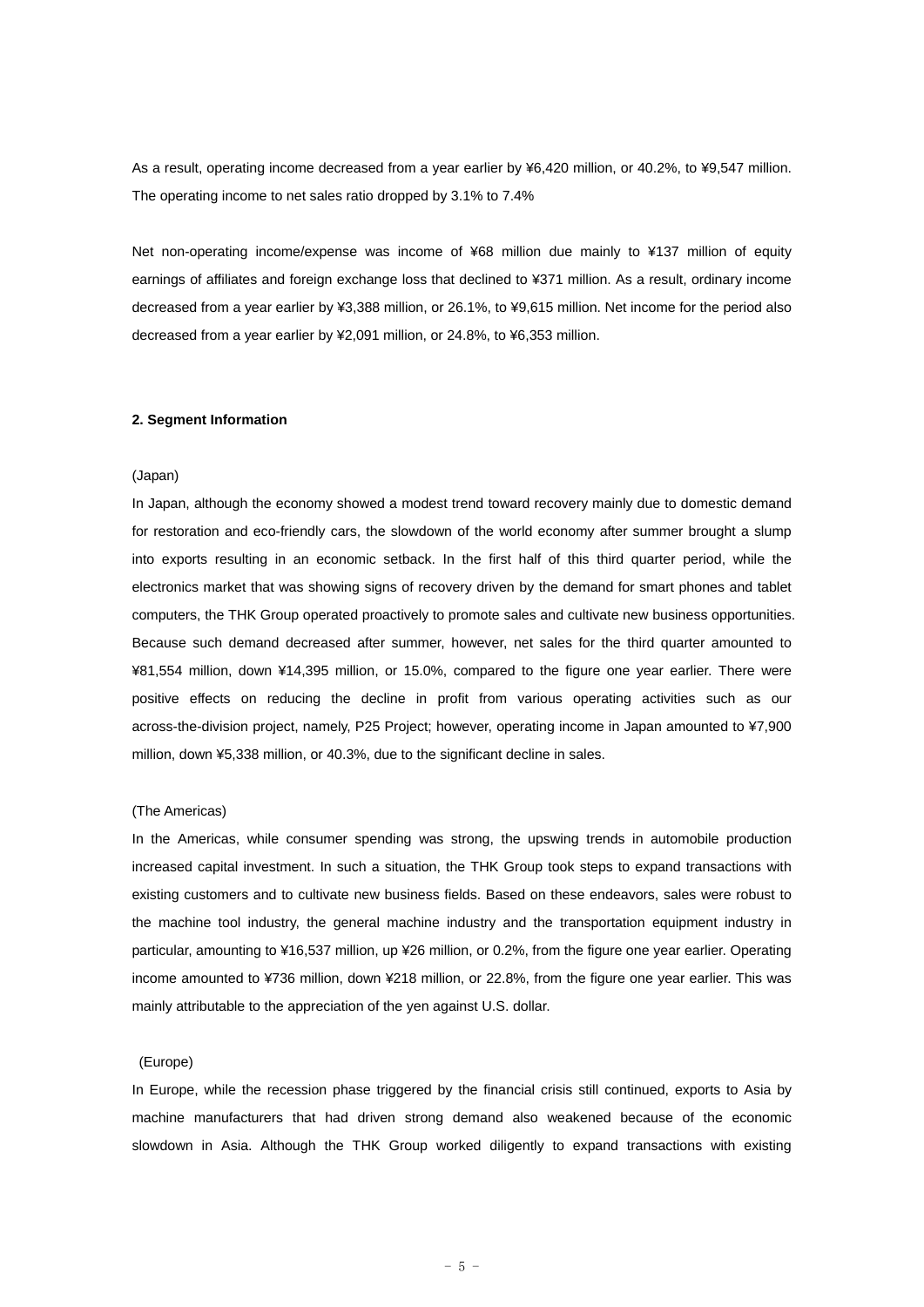customers and to cultivate new business fields, sales in Europe amounted to ¥11,860 million, down ¥3,608 million, or 23.3%, from the figure one year earlier because of decline in sales to existing customers. However, operating loss in Europe decreased by ¥173 million to ¥137 million due to the endeavors for cost containment and productivity improvement despite the strong yen against euro and the decline in sales.

#### (China)

Because Europe was the utmost export destination from China, the slump in European economy also slowed down the economic growth in China. While there were signs of recovery in the demand situation in small-type products for smart phones and tablet computers, the THK Group implemented aggressive business activities with its strengthened sales channels. However, sales amounted to ¥10,386 million, down ¥3,226 million, or 23.7%, from the figure one year earlier, because of the decline in the demand situation of small-type products after summer. Operating income amounted to ¥342 million, down ¥2,248 million, or 86.8%, from the figure one year earlier due to the decline in sales and proactive investments for the future growth.

#### (Other)

In other countries and regions including Taiwan, India and ASEAN countries, while there were signs of recovery in the demand situation especially in the electronics industry and for small-type products in the beginning of the period, the THK Group continues to expand transactions with existing customers and to cultivate new customers. However, sales amounted to ¥8,064 million, down ¥2,039 million, or 20.2%, from the figure one year earlier. Operating income amounted to ¥207 million, down ¥206 million, or 50.0%, from the figure one year earlier due to the decline in sales and appreciation of the yen.

#### **3. Financial position (As of December 31, 2012)**

Total assets stood at ¥279,354 million, ¥8,978 million less than the previous fiscal year-end, due mainly to decrease in cash and cash equivalents by ¥2,962 million and in accounts and notes receivable by ¥5,749 million.

Total liabilities stood at ¥103,466 million, ¥9,350 million less than the previous fiscal year-end, due mainly to decrease in (1) accounts and notes payable by ¥4,848 million, (2) income taxes payable by ¥2,031 million, and (3) accrued bonuses by ¥1,396 million.

Net assets stood at ¥175,888 million, ¥371 million more than the previous fiscal year-end, due mainly to a combined effect of (1) increase in retained earnings by ¥3,799 million, (2) increase in treasury stocks by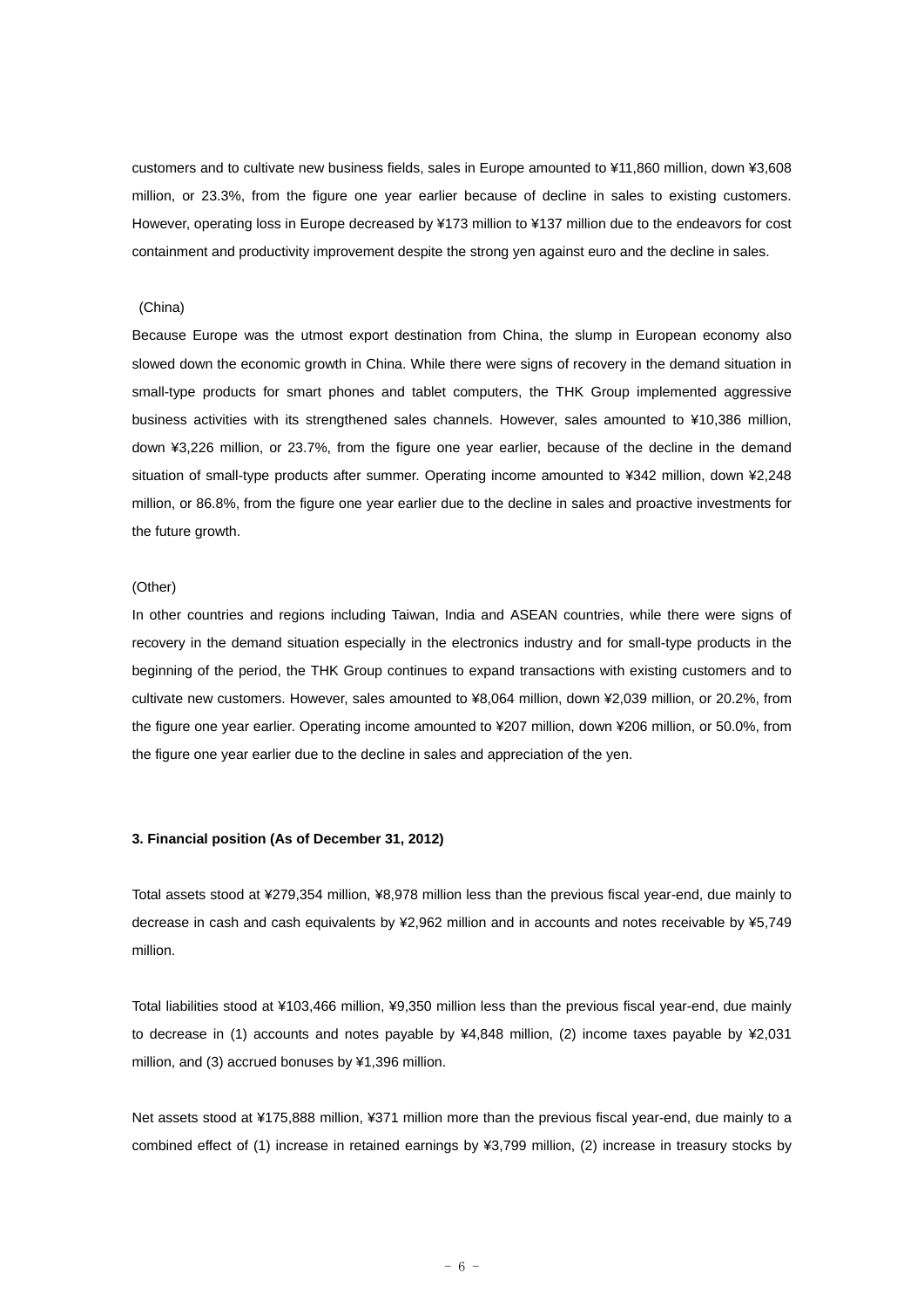¥2,565 million, and (3) decrease in foreign currency translation adjustments by ¥555 million.

## **4. Forecast for the fiscal year ending March 31, 2013**

For details of the financial forecasts for the year ending March 31, 2013, please refer to "Notice Regarding the Amendments in Financial Forecasts" announced on February 12, 2013.

# **Consolidated Financial Statements**

# (Millions of Yen) Year End -Previous Year Third Quarter End -Current Year<br>As of December 31, As of March 31, 2012 2012 **Assets**  Current Assets: Cash and cash equivalents **ACCO** X 410,788  $*10,788$   $*107,826$ Accounts and notes receivable 63,034 47,285 Merchandise and finished goods 10,411 9,816 Work in process and the set of the set of the set of the set of the set of the set of the set of the set of the set of the set of the set of the set of the set of the set of the set of the set of the set of the set of the Raw materials and supplies 10,646 10,646 10,646 Other current assets 6,739 5,738 Less: Allowance for bad debts (145) (126) Total current assets 198,652 185,286 Fixed Assets: Property, plant and equipment -net: Buildings and structures 23,876 23,395 Machinery and equipment 34,052 35,375 Other 23,806 22,164 23,806 Total property, plant and equipment -net 79,612 83,058 Intangibles Goodwill 1,413 1,190 Other 1,193 1,447 Total intangibles 2,606 2,637 Investments and Other Long-term investments in securities  $4.841$  4,754 Other 2,699 3,690 Less: Allowance for bad debts (71) (71) (71) Total investments and other The Total investments and other The Total investments and other The Total investments and other Total investments and other Total investments and other Total investments and other Total investme Total fixed assets 89,680 94,068 Total assets 288,333 279,354

# Consolidated Balance Sheets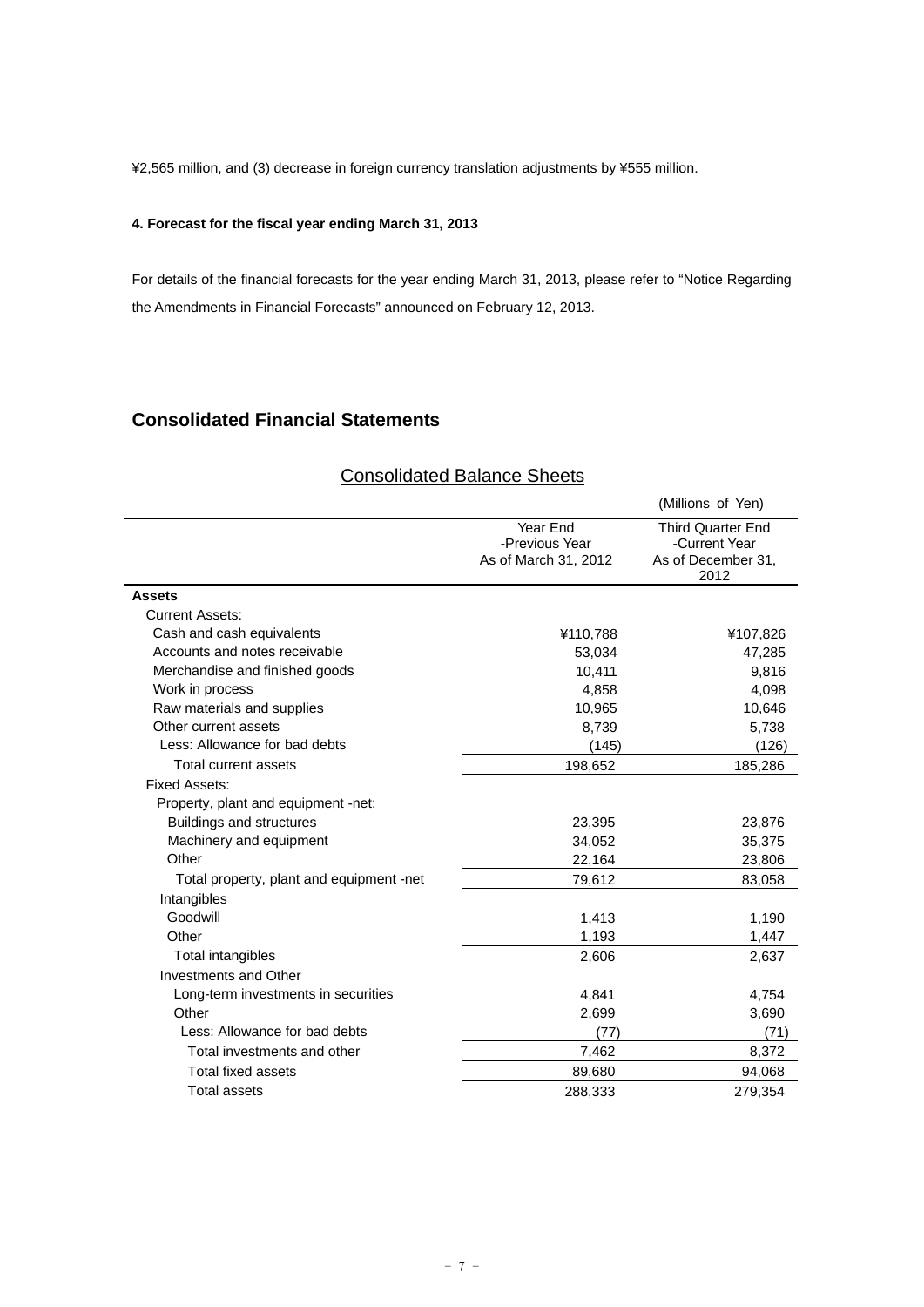|                                               |                                                    | (Millions of Yen)                                                       |
|-----------------------------------------------|----------------------------------------------------|-------------------------------------------------------------------------|
|                                               | Year End<br>-Previous Year<br>As of March 31, 2012 | <b>Third Quarter End</b><br>-Current Year<br>As of December 31,<br>2012 |
| <b>Liabilities</b>                            |                                                    |                                                                         |
| <b>Current Liabilities:</b>                   |                                                    |                                                                         |
| Accounts and notes payable                    | ¥27,661                                            | ¥22,812                                                                 |
| Short-term bank loans                         | 117                                                | 97                                                                      |
| Income taxes payable                          | 2,151                                              | 119                                                                     |
| Accrued bonuses                               | 3,122                                              | 1,726                                                                   |
| Other                                         | 11,488                                             | 10,527                                                                  |
| <b>Total current liabilities</b>              | 44,542                                             | 35,283                                                                  |
| Long-term Liabilities:                        |                                                    |                                                                         |
| <b>Bonds</b>                                  | 40,000                                             | 40,000                                                                  |
| Long-term bank loans                          | 20,000                                             | 20,000                                                                  |
| Reserve for employees' retirement benefits    | 2,982                                              | 2,971                                                                   |
| Reserve for retirement benefits for directors |                                                    |                                                                         |
| and corporate auditors                        | 114                                                | 105                                                                     |
| Reserve for product warranty                  | 109                                                | 131                                                                     |
| Other                                         | 5,068                                              | 4,974                                                                   |
| Total long-term liabilities                   | 68,274                                             | 68,183                                                                  |
| <b>Total liabilities</b>                      | 112,816                                            | 103,466                                                                 |
| <b>Net Assets</b>                             |                                                    |                                                                         |
| Shareholders' equity:                         |                                                    |                                                                         |
| Common stock                                  | 34,606                                             | 34,606                                                                  |
| Additional paid-in capital                    | 44,584                                             | 44,584                                                                  |
| Retained earnings                             | 121,161                                            | 124,961                                                                 |
| Treasury stock                                | (11, 362)                                          | (13, 927)                                                               |
| Total shareholders' equity                    | 188,990                                            | 190,225                                                                 |
| Accumulated other comprehensive income:       |                                                    |                                                                         |
| Net unrealized gain on available-for-sale     |                                                    |                                                                         |
| securities                                    | 777                                                | 550                                                                     |
| Foreign currency translation adjustments      | (15, 903)                                          | (16, 458)                                                               |
| Total accumulated other comprehensive         |                                                    |                                                                         |
| income                                        | (15, 126)                                          | (15, 908)                                                               |
| <b>Minority Interests</b>                     | 1,652                                              | 1,571                                                                   |
| Total net assets                              | 175,516                                            | 175,888                                                                 |
| Total liabilities and net assets              | 288,333                                            | 279,354                                                                 |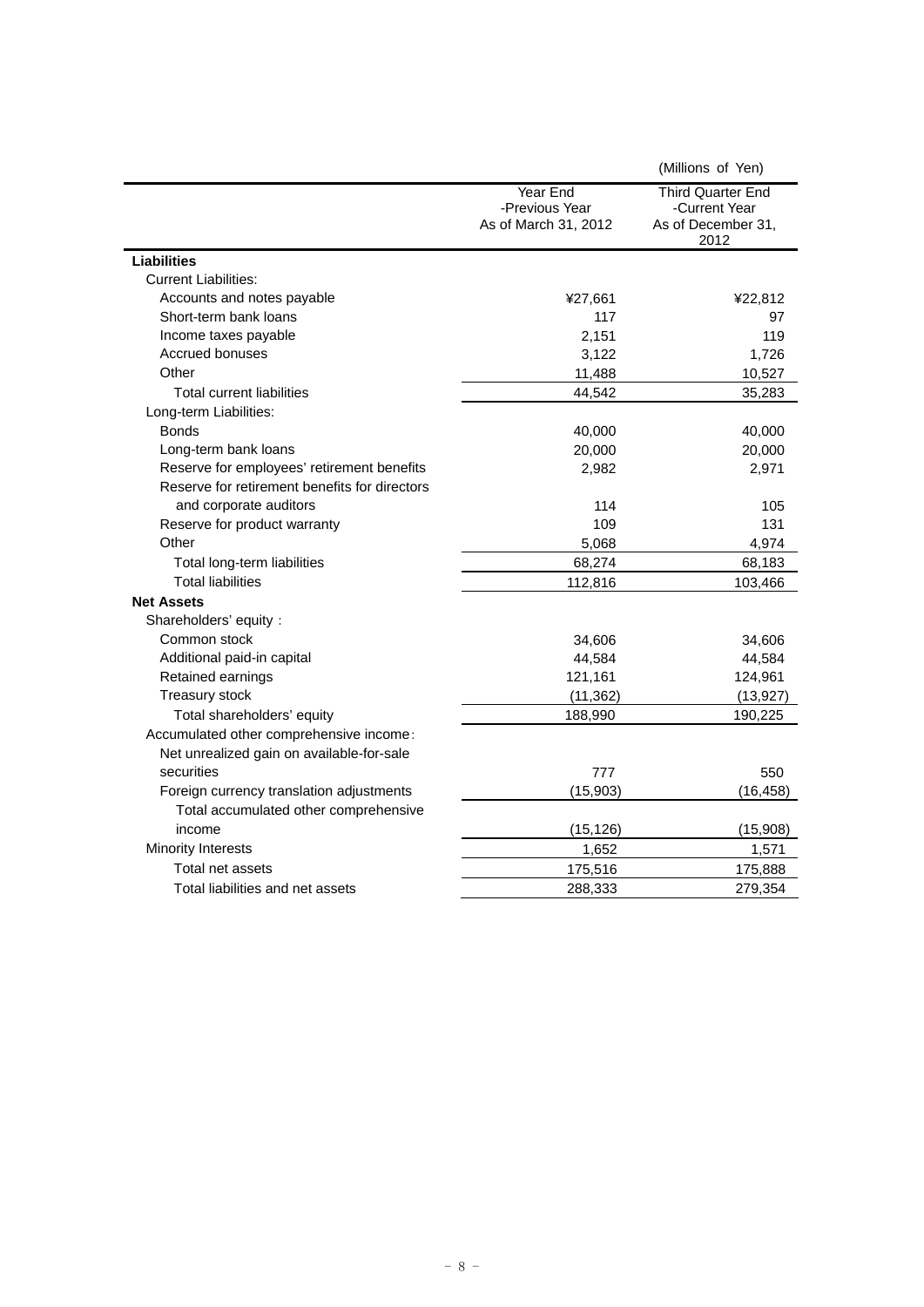# Consolidated Statements of Income

|                                                   |                                                                                                 | (Millions of Yen)                                                                               |
|---------------------------------------------------|-------------------------------------------------------------------------------------------------|-------------------------------------------------------------------------------------------------|
|                                                   | <b>Third Quarter Ended</b><br>December 31, 2011<br>(From April 1, 2011<br>to December 31, 2011) | <b>Third Quarter Ended</b><br>December 31, 2012<br>(From April 1, 2012<br>to December 31, 2012) |
| Net sales                                         | ¥151,646                                                                                        | ¥128,402                                                                                        |
| Cost of sales                                     | 109,756                                                                                         | 94,497                                                                                          |
| Gross profit                                      | 41,890                                                                                          | 33,904                                                                                          |
| Selling, general and administrative expenses      | 25,922                                                                                          | 24,357                                                                                          |
| Operating income                                  | 15,967                                                                                          | 9,547                                                                                           |
| Non-operating income:                             |                                                                                                 |                                                                                                 |
| Interest income                                   | 281                                                                                             | 275                                                                                             |
| Equity earnings of affiliates                     | 429                                                                                             | 137                                                                                             |
| Other                                             | 731                                                                                             | 818                                                                                             |
| Total non-operating income                        | 1,443                                                                                           | 1,231                                                                                           |
| Non-operating expense:                            |                                                                                                 |                                                                                                 |
| Interest expenses                                 | 475                                                                                             | 528                                                                                             |
| Foreign exchange loss, net                        | 3,639                                                                                           | 371                                                                                             |
| Other                                             | 291                                                                                             | 263                                                                                             |
| Total non-operating expenses                      | 4,407                                                                                           | 1,163                                                                                           |
| Ordinary income                                   | 13,003                                                                                          | 9,615                                                                                           |
| Extraordinary gains:                              |                                                                                                 |                                                                                                 |
| Gain on sales of property, plant and equipment    | 13                                                                                              | 19                                                                                              |
| Gain on sale of investments in securities         | $\overline{7}$                                                                                  |                                                                                                 |
| Subsidy income                                    | 21                                                                                              | 19                                                                                              |
| Total extraordinary gains                         | 42                                                                                              | 39                                                                                              |
| Extraordinary losses:                             |                                                                                                 |                                                                                                 |
| Loss on sales and disposal of property, plant     |                                                                                                 |                                                                                                 |
| and equipment                                     | 77                                                                                              | 35                                                                                              |
| Loss on write-down of investments in securities   | 16                                                                                              | 0                                                                                               |
| Loss on reorganization of retirement benefit      |                                                                                                 |                                                                                                 |
| plans                                             | 323                                                                                             |                                                                                                 |
| Other                                             | 91                                                                                              | 0                                                                                               |
| Total extraordinary losses                        | 509                                                                                             | 36                                                                                              |
| Income before income taxes and minority interests | 12,536                                                                                          | 9,618                                                                                           |
| Income taxes-current                              | 3,029                                                                                           | 2,270                                                                                           |
| Income taxes-deferred                             | 814                                                                                             | 946                                                                                             |
| Total income taxes                                | 3,844                                                                                           | 3,216                                                                                           |
| Income before minority interests                  | 8,692                                                                                           | 6,402                                                                                           |
| Minority interests in net income                  | 246                                                                                             | 48                                                                                              |
| Net income                                        | 8.445                                                                                           | 6,353                                                                                           |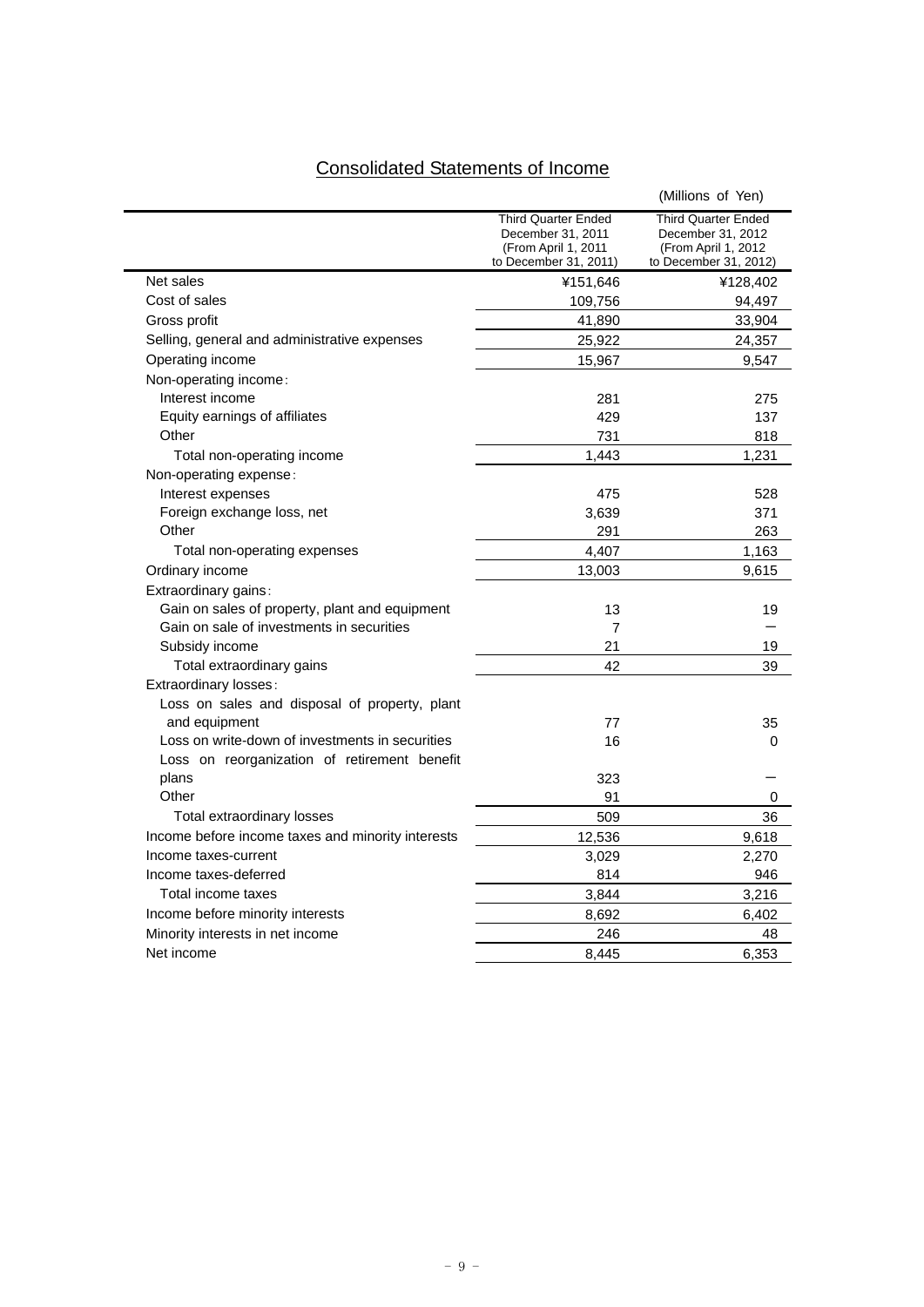|                                               |                                                                                                 | (Millions of Yen)                                                                                |
|-----------------------------------------------|-------------------------------------------------------------------------------------------------|--------------------------------------------------------------------------------------------------|
|                                               | <b>Third Quarter Ended</b><br>December 31, 2011<br>(From April 1, 2011<br>to December 31, 2011) | <b>Third Quarter Ended</b><br>December 31, 2012<br>(From April 1, 2012)<br>to December 31, 2012) |
| Income before minority interests              | ¥8,692                                                                                          | ¥6,402                                                                                           |
| Other comprehensive income:                   |                                                                                                 |                                                                                                  |
| Unrealized loss on other securities           | (137)                                                                                           | (227)                                                                                            |
| Foreign currency translation adjustments      | (2, 492)                                                                                        | (645)                                                                                            |
| Share of other comprehensive income (loss) of |                                                                                                 |                                                                                                  |
| affiliates accounted under the equity method  | (28)                                                                                            | 96                                                                                               |
| Total other comprehensive loss                | (2,657)                                                                                         | (776)                                                                                            |
| Comprehensive income                          | 6,034                                                                                           | 5,625                                                                                            |
| Attributable to:                              |                                                                                                 |                                                                                                  |
| Shareholders of THK Co., Ltd.                 | 5,621                                                                                           | 5,572                                                                                            |
| Minority interests                            | 412                                                                                             | 53                                                                                               |

# Consolidated Statements of Comprehensive Income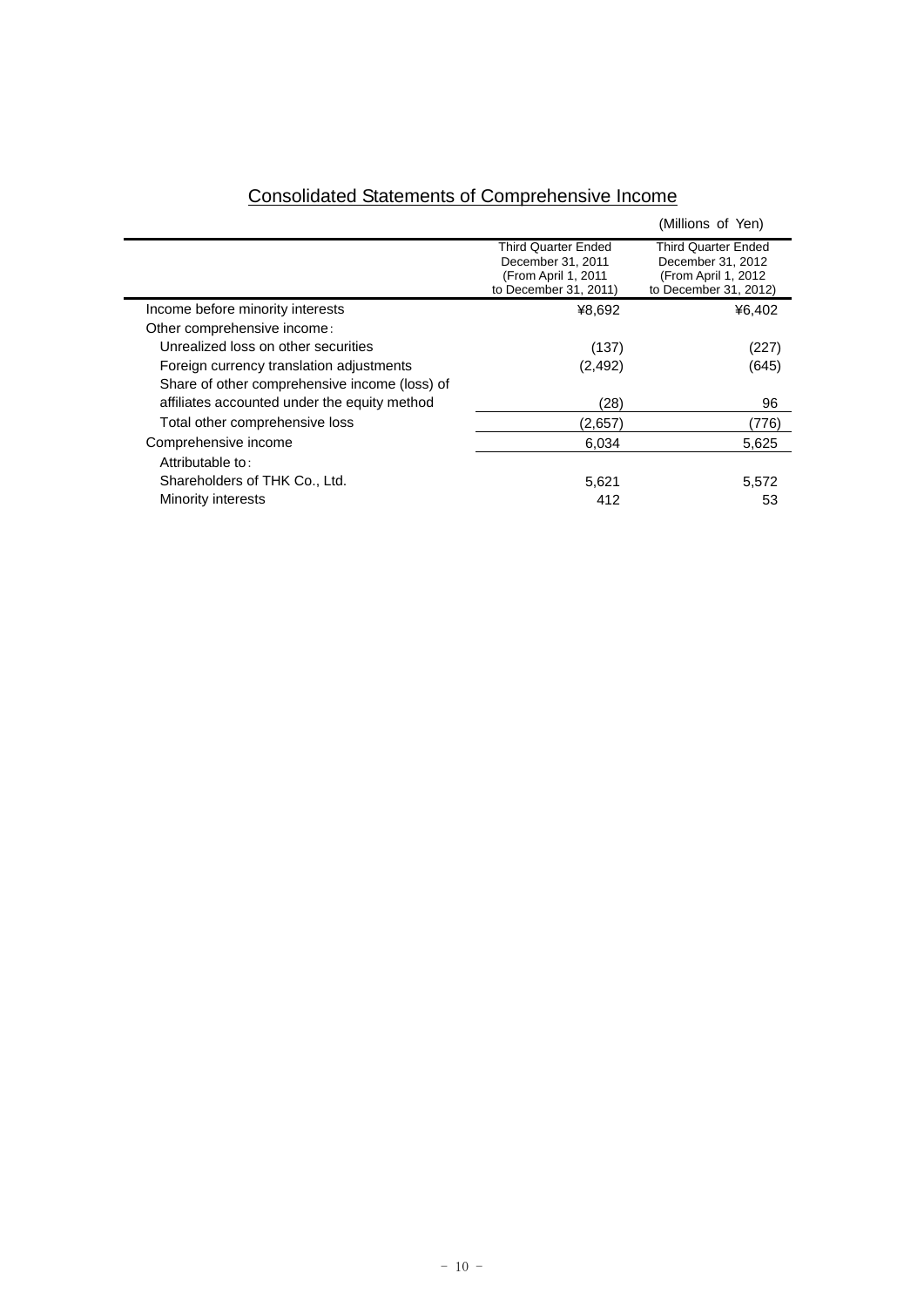# **Segment Information**

# **For the nine months ended December 31, 2011 (April 1, 2011 to December 31, 2011)**

|                         |         |          |         |         |         |              | (Millions of Yen) |
|-------------------------|---------|----------|---------|---------|---------|--------------|-------------------|
|                         |         | The      |         |         |         | Adjust       | Consoli           |
|                         | Japan   | Americas | Europe  | China   | Other   | -ments       | -dated            |
| Sales to customers      | ¥95.950 | ¥16.510  | ¥15.468 | ¥13.612 | ¥10.104 | $\ddot{x}$ — | ¥151.646          |
| Inter-segment           | 32.674  | 121      | 9       | 2.395   | 122     | (35, 323)    |                   |
| Total                   | 128.624 | 16.632   | 15.478  | 16.008  | 10.226  | (35.323)     | 151.646           |
| Operating income (loss) | 13.238  | 954      | (310)   | 2.591   | 414     | (920)        | 15.967            |

*(Note) All adjustments are intercompany elimination.* 

# **For the nine months ended December 31, 2012 (April 1, 2012 to December 31, 2012)**

|                         |         |          |         |         |        |               | (Millions of Yen) |
|-------------------------|---------|----------|---------|---------|--------|---------------|-------------------|
|                         |         | The      |         |         |        | Adjust        | Consoli           |
|                         | Japan   | Americas | Europe  | China   | Other  | -ments        | -dated            |
| Sales to customers      | ¥81.554 | ¥16.537  | ¥11.860 | ¥10.386 | ¥8.064 | $\frac{1}{2}$ | ¥128.402          |
| Inter-segment           | 24.260  | 20       | 8       | 3.433   | 227    | (27, 949)     |                   |
| Total                   | 105.814 | 16.557   | 11.869  | 13.819  | 8.292  | (27, 949)     | 128.402           |
| Operating income (loss) | 7.900   | 736      | (137)   | 342     | 207    | 497           | 9.547             |

*(Note 1) All adjustments are intercompany elimination.* 

*(Note 2) As discussed in 5. Accounting Changes, effective April 1, 2012, THK and certain domestic subsidiaries changed the depreciation methods of property, plant and equipment acquired on or after April 1, 2012 to the methods required under the revised Japanese tax laws. The effect of changing the depreciation methods was to increase operating income in Japan segment by ¥36 million.*